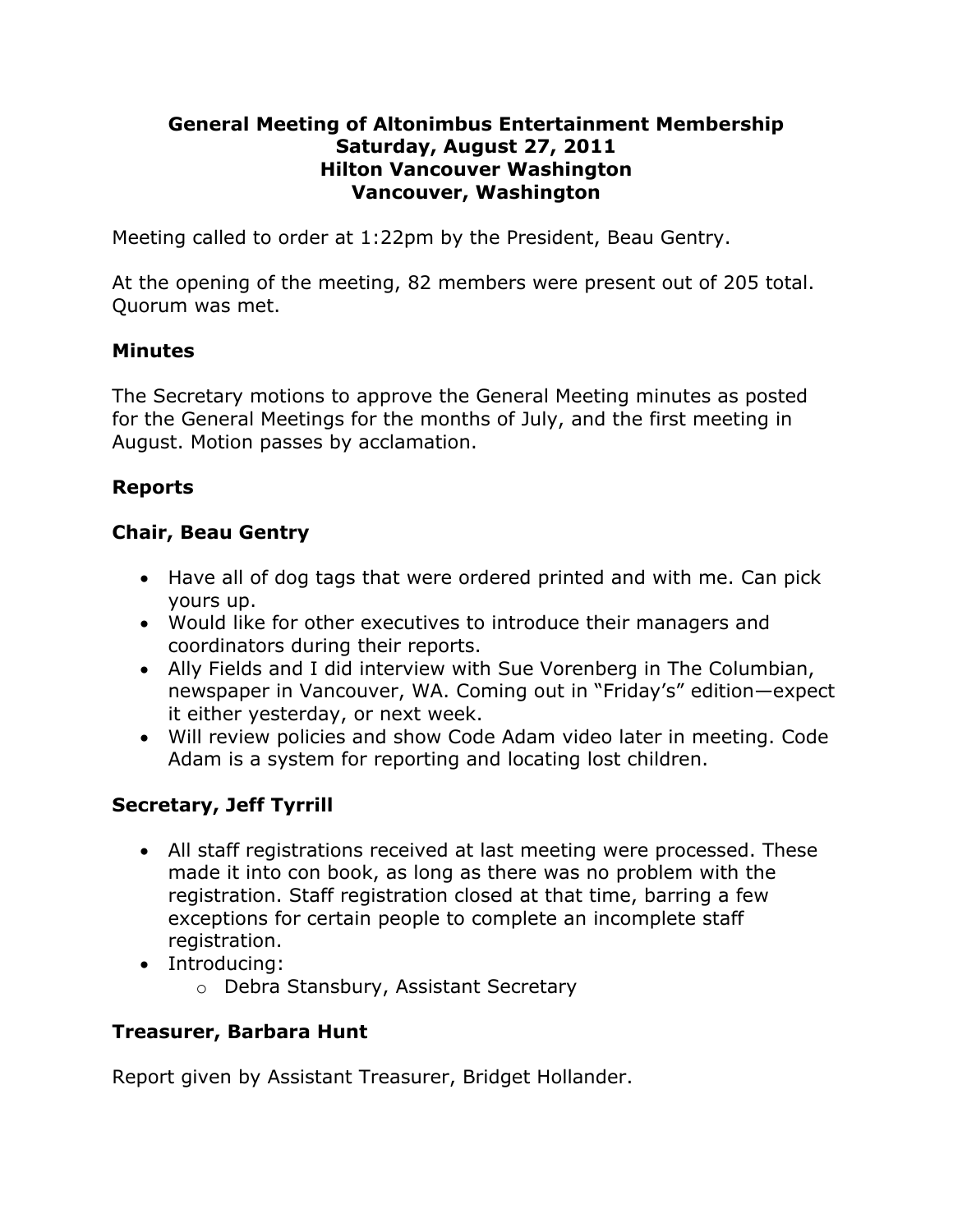• Have received money, spent money, have money.

### **Facilities Liaison, Phillip Koop**

- Used up all staff nights. If haven't requested staff room yet, aren't anymore.
- Mostly finished processing staff rooms with one or two exceptions. Can ask me for details during breakouts. If you need to add your credit card to your room, please do so immediately because otherwise will have to cancel your room.
- During breakouts, will do walkthrough of Hilton covering second floor, first floor, and basement (garage). Accompanied by hotel staff.
- Working on parking. No parking in Hilton; all used for con space. Downtown Vancouver doesn"t have a lot of parking. Encourage people to carpool or get dropped off, or use public transit.
- Scheduling annual meeting; hopefully done by the last day of con, or shortly after. Will end of September or early October.
- If have questions or problems with hotel issues (including adding credit card to staff room), email [hotel@kumoricon.org](mailto:hotel@kumoricon.org) or talk to me during breakouts after walkthrough.

### **Director of Operations, TJ Stinson**

- Looking for people to help with load-in and load-out, Thursday and Tuesday. Email [operations@kumoricon.org](mailto:operations@kumoricon.org) to help.
- If want to help and haven"t joined staff, talk to David or Tristan to volunteer.
- Introducing:
	- o Matt Dwyer, Communications Coordinator
	- o Wes Cox, Logistics Manager
	- o Rene Gwynn, Con Suite Manager
	- o Christine Jones, Assistant Con Suite Manager
	- o Logan Van Rheen, Assistant Director of Operations
	- o Jon Bressler, Assistant Director of Operations
	- o David Reynolds, Volunteer Manager and Info Booth Manager
	- o Tristan Harris, Volunteer Coordinator
	- o Brandon De Vore, Registration Manager
	- o Brian Mathews, Assistant Registration Manager
	- o Chris Blackburn, Assistant Registration Manager
	- o Jason Tewksbury, Registration Staff
	- o Jesse Cranston, Yojimbo Site Manager
	- o Ben Riker, Yojimbo Site Manager

### **Director of Programming, Jaki Hunt**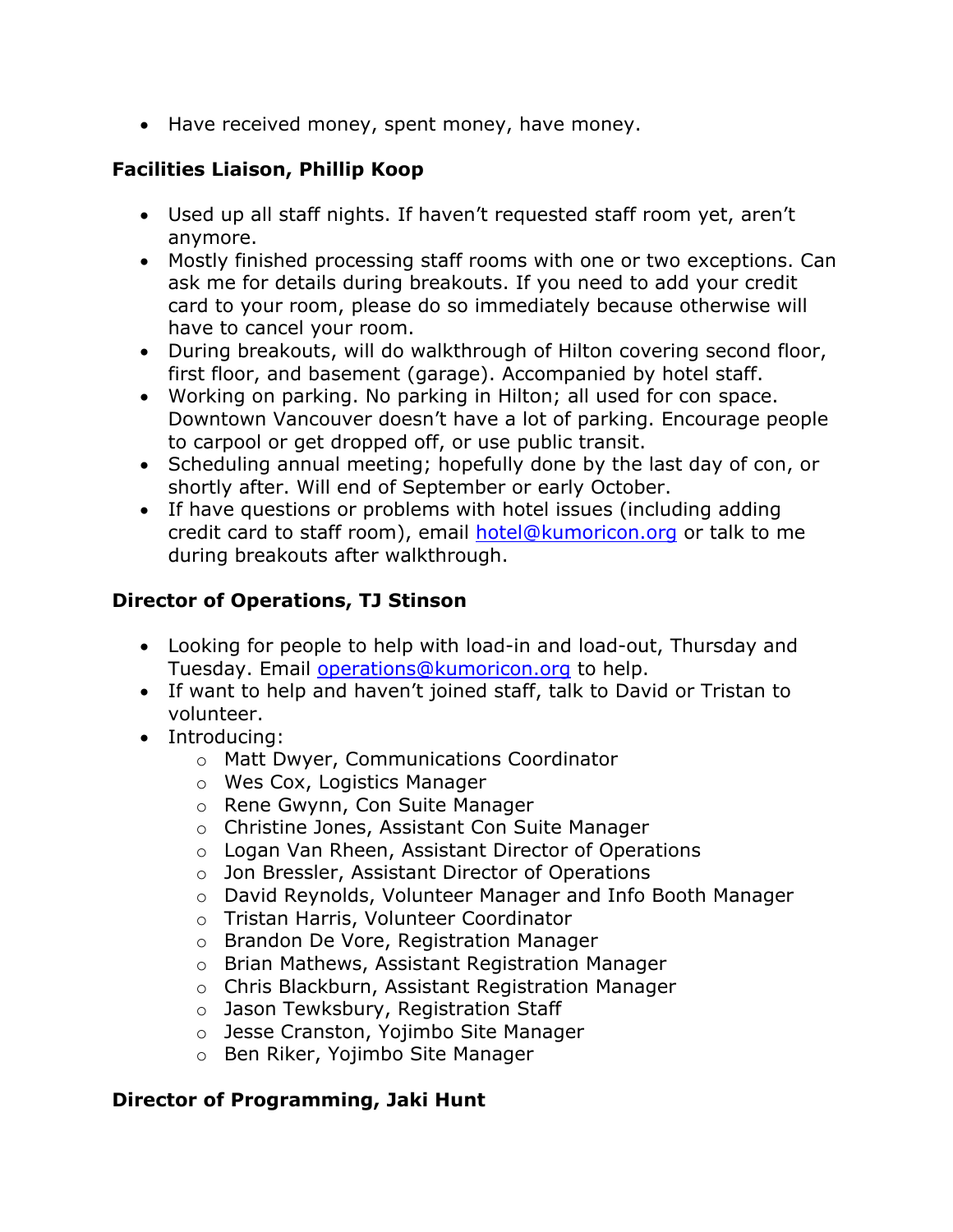- Still accepting applications for Cosplay and Karaoke.
- Cosplay Chess done.
- Art Show still open.
- Looking for help with setup on Friday.
- Introducing:
	- o Kristina Anderson, Panels Manager
	- o Andrew Young, Assistant Director of Programming
	- o Marie Landers, Assistant Director of Programming
	- o Frank Chiou, Assistant Tabletop Manager
	- o Phillip Koop, Tabletop Manager
	- o Arturo Guzman, Karaoke Coordinator
	- o Matt Brown, LAN Coordinator
	- o Andie Letourneau, Cosplay Coordinator
	- o Randy Mackin, Video Gaming Manager
	- o Devin Hunter, Main Events Manager and Tech Coordinator
	- o Kirin Kapin, Main Events Staff
	- o Steve Croxton, Assistant Office Manager (Red Lion)
- Andie Letourneau, presenting Guy Letourneau's AMV Coordinator report: Guy still finishing Kumoricon opener. Computer problem ate about half of it. Making four iron chef packages instead of usual six. Historically, only two to three entrants. Coordinator"s Choice prize for AMV has never been awarded yet. This year, one AMV has won Coordinator"s Choice. Special honorable mention. Not allowed to say what it is yet. Somebody needed effects clip with Kumoricon umbrella girl logo. Whoever needed it, see me, I will tell what he wanted you to do.
- Andie Letourneau, Cosplay Coordinator: 17 skits. About double two weeks ago. Plenty of room for more skits. 9 dance skits, 8 regular skits. (Further breakdown details were read.) 24 costumes. Several dropping, but several new applications. Skits divided into dance and regular skits. Audience choice award: Write on back of ticket to get into cosplay, what they think is best skit. Ballots will be counted. Audience Choice may or may not match judges' choice. Audience Choice announced at Closing Ceremonies. Need more stage ninjas, ushers volunteers.
- Devin Hunter, Main Events Coordinator: Friday will be setting up Main Events, starting in the morning. The more volunteers, the lighter the work.
- Need volunteers in many areas of setup all Friday.

# **Director of Publicity, Ally Fields**

After meeting, really cool event with dancing at waterfront.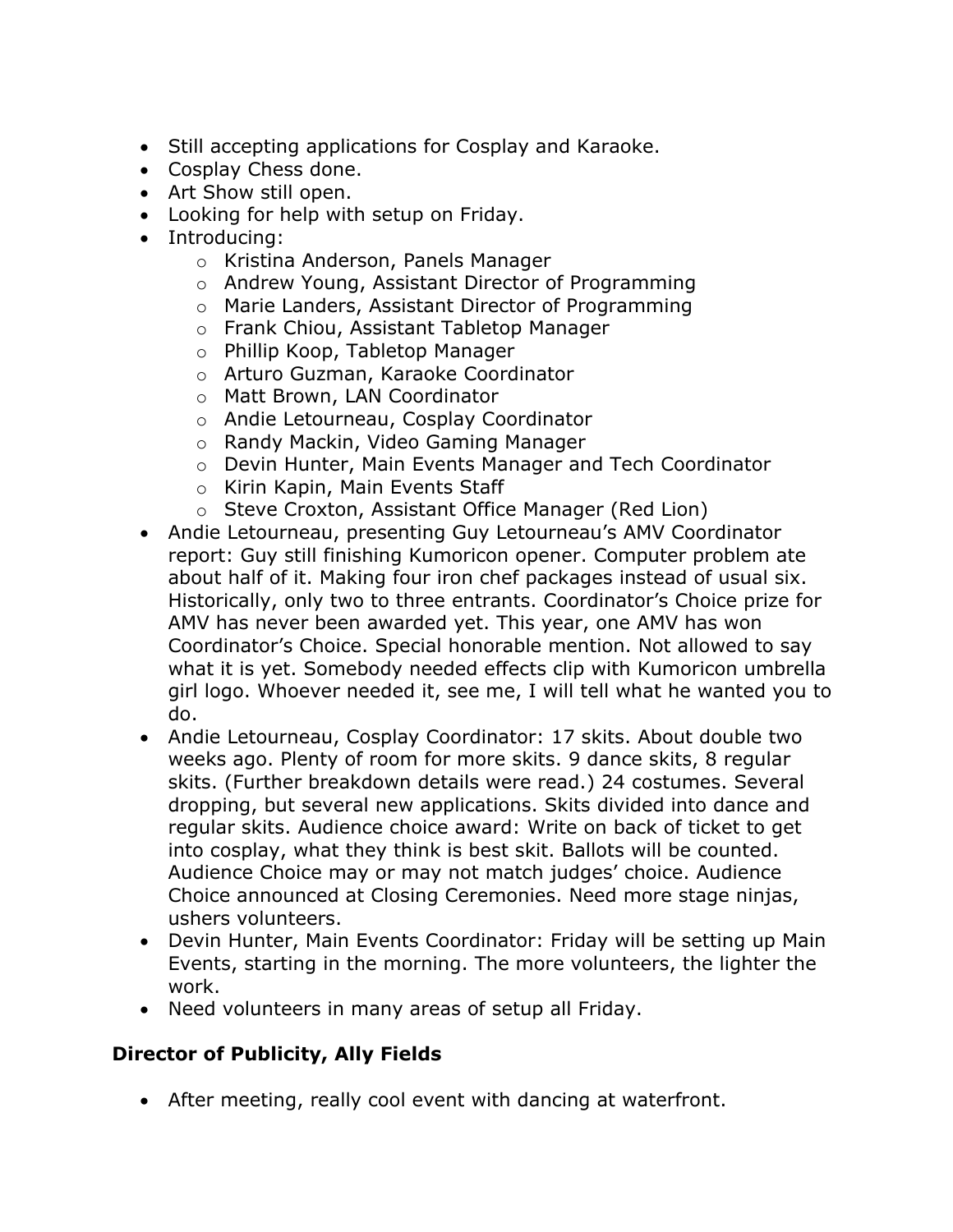- Button-making party at Amanda Robert's house. Noms and buttons. Sunday at 4pm. If need address, talk to Amanda or me. Auxiliary button-making party at my house, in McMinnville, on Monday at 5pm. By then, will have two button makers. Working on button-making button. Inception sort of button. For people who help with buttons and food.
- Will have bag stuffing Thursday at con, probably in garage, or wherever space is available. If want to help, talk to me or Volunteers staff.
- Introducing:
	- o Amanda Roberts, Assistant Director of Publicity
	- o Ellen Klowden, Editing Coordinator
	- o Arturo Guzman, Promo-Force Coordinator
	- o Jeff Tyrrill, Website Administration Manager
	- o Kaley Valleen, Press Coordinator
	- o Michael Evans, Website Principal Developer
	- o David Reynolds, Forum Moderation Lead (announced later during Good of the Order)

### **Director of Relations, Sarah Paige**

- Introducing
	- o Debra Stansbury, Assistant Director of Relations
	- o Kate Fletcher, Guest Manager and Industry Manager
	- o Scott Hargett, Charity Auction Manager
	- o Kari Hargett, Auction Staff
	- o Bridget Hollander, Green Room Shift Manager
	- o Teresa Potter, Exhibitors Hall Managers
	- o Sean Frazier, Exhibitors Hall Staff
	- o Jennifer Cox, Artists Alley Manager
- Kumoricon will be West Coast Anime Convention premiere of English dub of Trigun: Badlands Rumble. Will be shown Friday night, with times and locations to be announced. Partnering with FUNimation for premiere.
- Still looking for suggestions for local business that can partner with. Email [relations@kumoricon.org,](mailto:relations@kumoricon.org) or talk to me or Kate or Debra at breakouts.
- Accepting donations for charity auction now, and at con.
- Have sketches from artists at Comic-Con, which will be at charity auction.

Announcement is made that we will try to arrange Trigun showing so that staff can attend, or see if a second showing can be done for staff. Will work out details.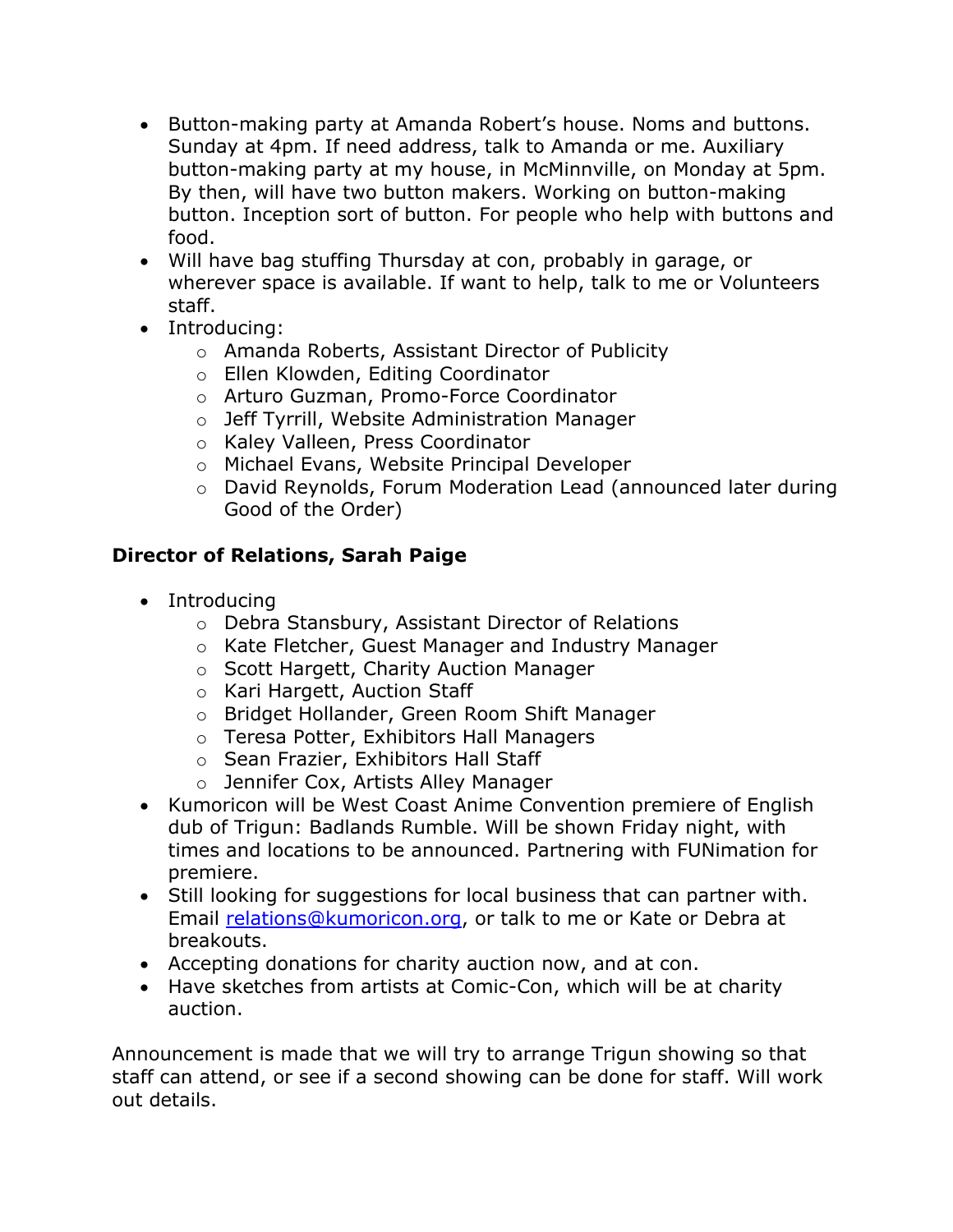# **Vice Chair, Dawn Hewitt**

- Introducing
	- o Jasmine Merritt, VIP Manager
- VIP Office will be same place as Volunteer Office, also Maid Office. Board Room in Hilton.
- Still eager to have more volunteer maids and butlers. Will accept volunteers at Volunteer Office.

# **Policies Report**

A Code Adam video is shown at the meeting, lasting 10 minutes.

Question is asked what to do if a child age 12 or under is wandering without parent accompaniment as required? Several staff state to take the child to the Yojimbo/Operations Office, on the third floor. Phillip states that we will try to get keys for staff who are not staying at the hotel so they can access the third floor from the stairs.

Reviewing attendee policies:

- Peace-bonding is usually handled by Yojimbo at peace-bonding table.
- Plushie is prop, not a weapon, does not need to be peace-bonded.
- Giant foam hammer is prop, toy weapon. Should be peace-bonded, even though can"t be dangerous.
- Toy gun should be peace-bonded, even though a toy. Tip should be orange.
- Functional projectile weapons are completely not allowed.
- Ben Riker: Airsoft guns are allowed if they have been bricked. Must have orange tip. Bricked means entire insides are gutted, filled with a solid substance such as glue or epoxy. We will checked for props being bricked. Trigger does not have to be removed, but will be zip-tied in back and locked position.
- Stage steel is allowed. Stage steel is non-beveled or ground edge; if rounded, stage steel. Dull does not mean stage steel. Ground, pointed edge is not allowed, even if not sharp.
- Cardboard or foam swords are fine.
- Peace-bonding policy is on paper at peace-bonding table. Says agree not to use prop in an inappropriate manner. Attendee must sign agreement.
- Yaoi and yuri paddles are completely not allowed.
- Ben: This year, will peace-bond along reg line to reduce crowds at peace-bonding table.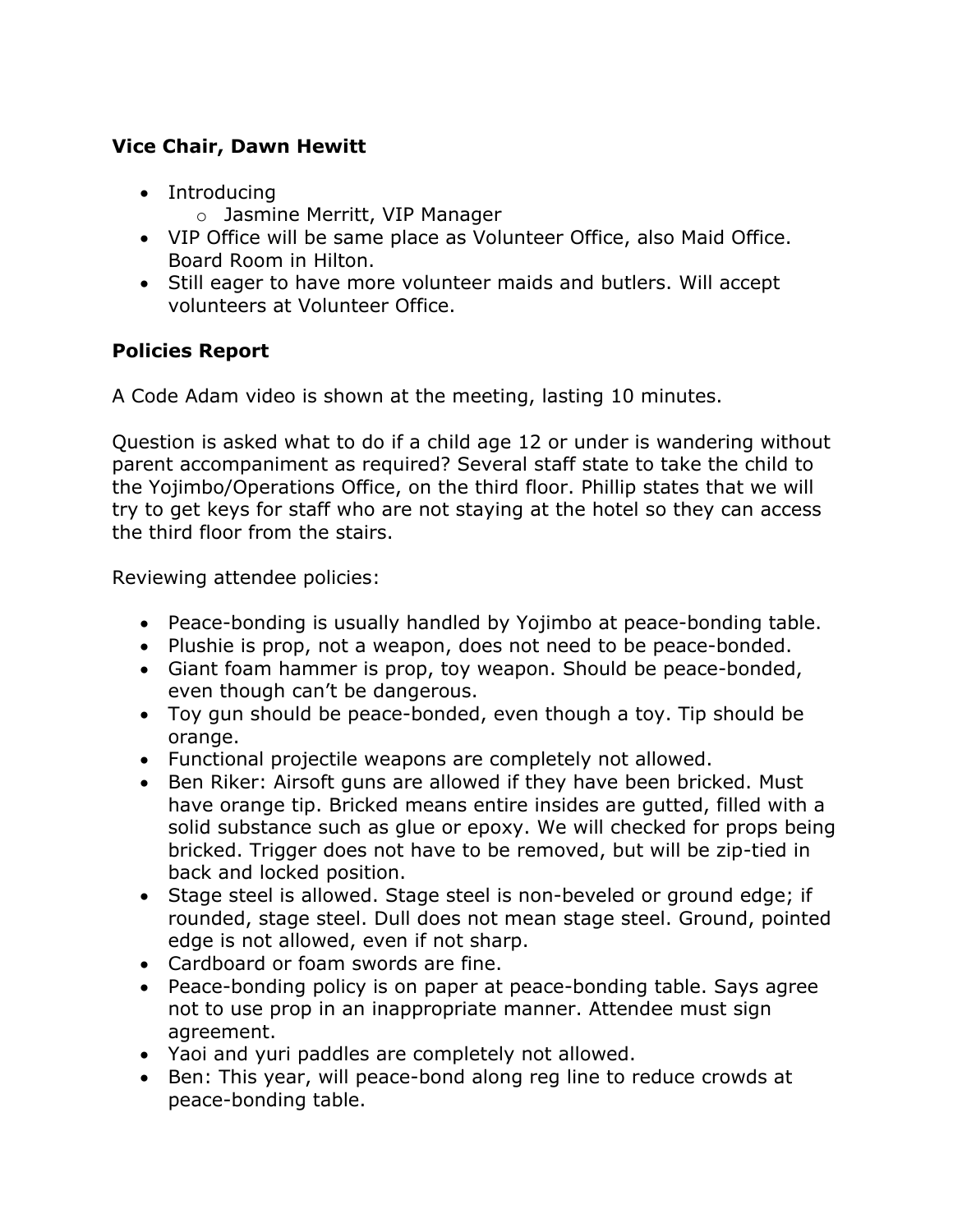- Staff, not attendee, perform the peace-bonding of the prop.
- No joke peace-bonding, like your hand, finger, or toe.
- Things not generally weapons like tennis rackets, canes, walkers, or wheelchairs don"t need to be peace-bonded. Can ask at table if not sure.
- Staff not exempt from peacebonding.
- Prop computer chairs wouldn't be allowed in practice because obstruct traffic.
- Jasmine: Unwieldy costume component could require handler.
- Staff on duty can cosplay, but should not carry prop weapons while on duty.
- Badges need to be displayed on upper torso.
- Color codes for attendee badges: Red (age 12 and under), needs to be with adult at all times; yellow (age 13-17), needs signed parent permission form on file; blue (age 18), can be wherever they want.
- Schedule has events marked 18+; these need hand stamp.
- No 21+ panels this year.
- If costume has gloves, hand stamp can be somewhere else.
- Jaki: ID will not get you into 18+ panel; need hand stamp.
- Recommend that staff get hand stamped in advance so can enter any 18+ room on short notice.
- Staff badges are handed out at Operations Office, except Programming staff, in Programming Office.
- Females must wear at least non G-string bikini bottom, top that does not have spillage. Guys at least non-Speedo bottom.
- If an attendee is inappropriately dressed, Yojimbo or Operations Office can handle situation; will attempt to have same-sex staffer approach person.
- All attendee policies on website under registration section.
- Hotel policy says have to wear shoes. Defined by hard surface or sole.
- Policies on harassment, solication, and offensive behavior section are read and reviewed.
- VIP perk is skipping lines for events.
- Disputes on rules incidents can be handled by appeal in Yojimbo Office.
- Masks cannot be worn in either hotel in any place where it can be seen from the outside, or around place where hotel is taking money. Kumoricon would also like you not to wear masks where Kumoricon is taking money.
- Policies on photography are read and reviewed.
- Viewing Rooms and Trigun screener are off-limits to photography, video-recording, or audio-recording.
- Ally: The only people on staff who are staff photographers are those approved by myself or Tony, with visible buttons.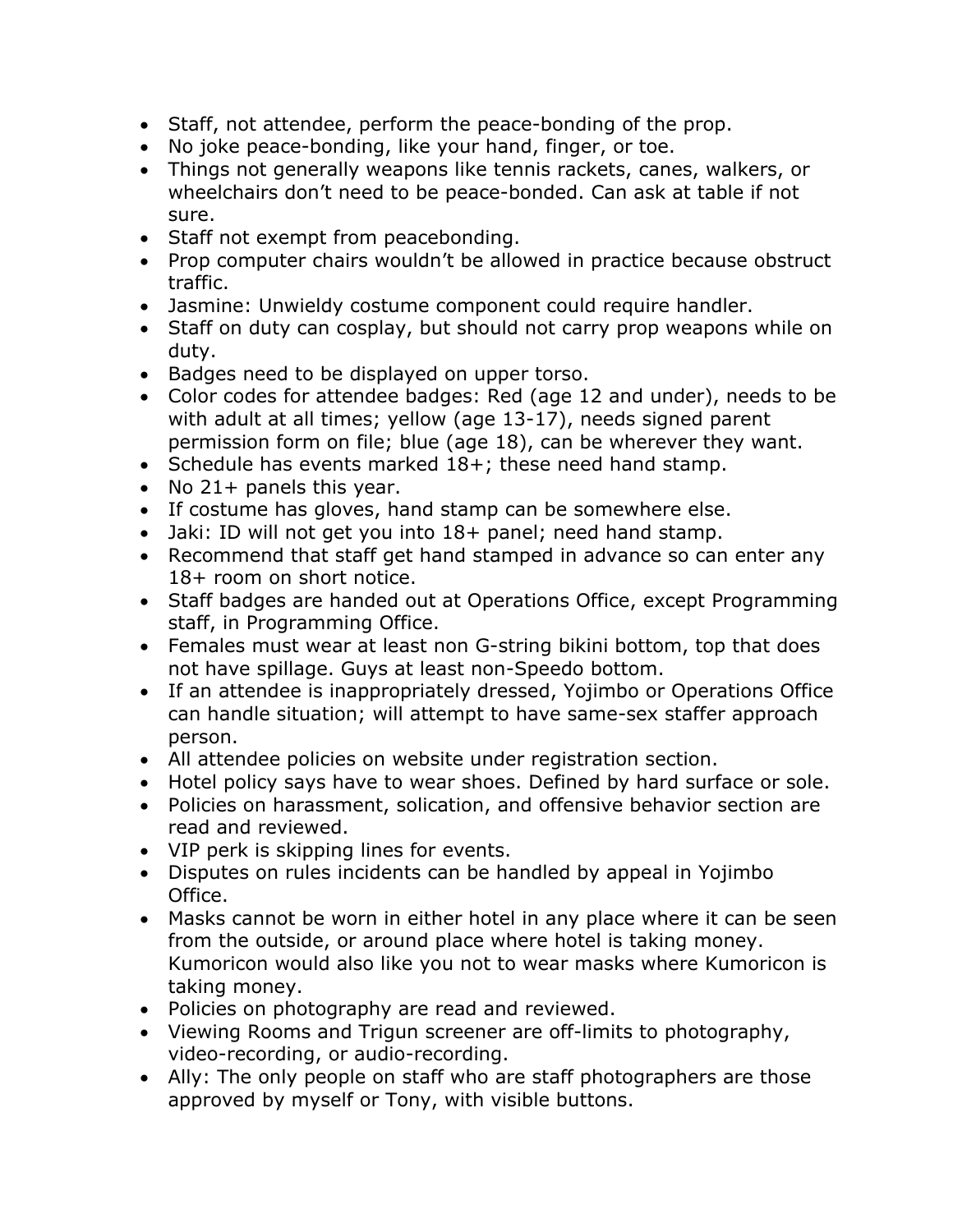- Main lobby and restaurant(s) of hotel are considered public space.
- Only specific banned costume we"ve decided on is pedo-bear. Costumes with swastika, like Hetalia or Hellsing are not banned, but cosplayer should exercise discretion about potential for offense.
- Hotel will not double-book any non-con events with us this year.
- If non-attendees get drunk, report it to hotel for them to deal with it.
- Ben: If attendees get drunk and are problem, we can ask them to leave con space, and escalate for repeat offenses.
- Jaki: Staffers cannot even be drunk non-visibly. Repeat offenders will be removed from staff.
- Must be convention attendee to be in convention space. Even if have a hotel room. Hotel or police can enforce this.
- Pick up staff badges on Friday.
- Dawn: If people discreetly pass around concealed drink, and if staff and want to stop it, respond really loudly and they will tend to stop; can also report to Yojimbo. Best to report things while they are happening, rather than later when we can no longer do anything.
- When get staff badges, will get important room numbers, like Con Suite, various Offices.
- Jon Bressler: Staff badges will be larger and look different. Laminated instead of PVC cards. More noticeable as staff.
- Both offices on third floor.

### **Unfinished Business**

No unfinished business.

#### **New Business**

No unfinished business.

### **Good of the Order, continued**

Phillip Koop: Red Lion has created themed menu that is only available to those with convention badge. Menu has reduced prices. (Reads some of the anime- and game-themed items available.) Also have a happy hour menu, and some themed drinks. (For when off-duty, and not getting drunk.)

Phillip Koop: Working with city to find as many parking solutions as possible. Red Lion parking lot only for people staying at Red Lion. Red Lion guests will have stickers that prevent from getting towed. Not free parking to public. Hilton has a few overnight parking passes for Park "n Go. Run by city. We will see if can arrange more. But otherwise, that is not overnight parking,